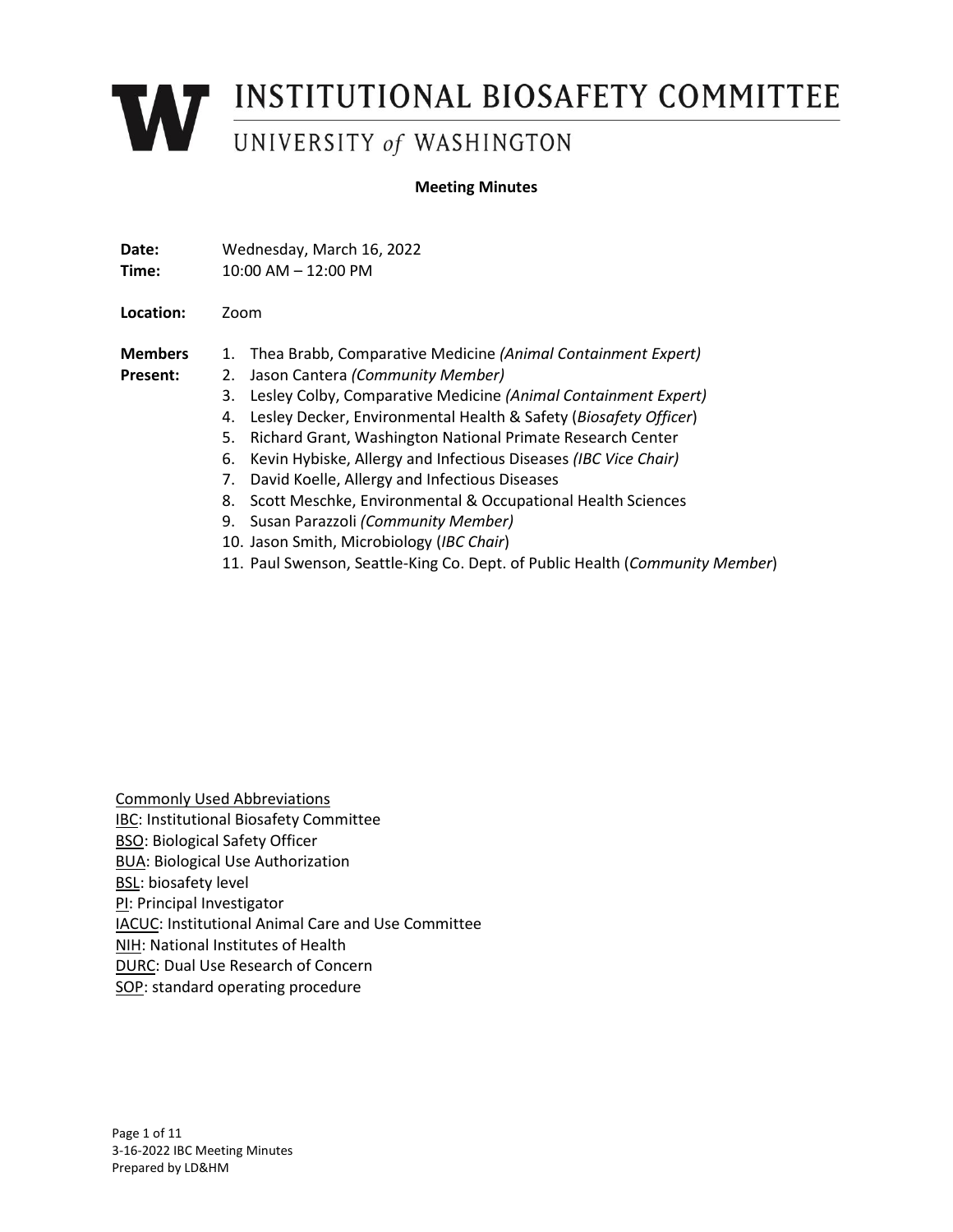- **1. CALL TO ORDER:** The Institutional Biosafety Committee (IBC) Chair called the meeting to order at 10:00 a.m. A quorum was present.
- **2. REMINDER:** The IBC Chair reminded attendees that any notes that they retain are subject to public disclosure. A statement was also made about conflict of interest and voting on research proposals as described in the IBC Charter. This includes sharing a grant or a familial relationship.

# **3. APPROVAL OF MINUTES:**

- The IBC Chair sought a motion to approve the minutes from the February 16, 2022, meeting.
- A member made a motion to approve the February 16, 2022, minutes. Another member seconded the motion.
- The committee voted to approve the February 16, 2022, meeting minutes with one abstention.

## **4. OLD BUSINESS:**

- At the February 16, 2022, meeting, Dr. Erasmus's BUA was approved pending clarification on separation of influenza strains. The PI clarified that they will not use more than one influenza strain per study and will not use or combine two different strains in a biosafety cabinet. This BUA has been sent out.
- At the February 16, 2022, meeting, Dr. Lieber's BUA was approved pending successful completion of the lab inspection and clarification of their transportation method for biohazards. These items were completed, and this BUA has been sent out.
- At the February 16, 2022, meeting, Dr. Theberge's BUA was approved pending an edit to the BUA letter to include lentiviral vectors, clarification on whether fungal strains are recombinant, and additional safety guidance on aflatoxin. These items were completed, and this BUA has been sent out.
- At the February 16, 2022, meeting, Dr. Von Moltke's BUA was approved pending a correction to the BUA approval letter. The BUA letter was edited to remove III-D\*. This BUA has been sent out.
- At the February 16, 2022, meeting Dr. Zhang's BUA was approved pending successful completion of the lab inspection. This BUA has not been sent out.
- At the February 16, 2022, meeting, Dr. Wong's BUA was approved pending successful completion of an inspection at the administration site and occupational health information in case of accidental exposure to the study product. These items were completed, and this BUA has been sent out.
- **5. BIOSAFETY OFFICER (BSO) REPORT***:* The Biosafety Officer Report includes (1) projects involving recombinant or synthetic nucleic acids covered under section III-E and III-F of the *NIH Guidelines,* (2) proposals involving non-recombinant biohazardous agents requiring BSL-1 and BSL-2 containment, and (3) administrative updates, such as room additions.
	- a. Biosafety Officer Report
		- Dr. Disis renewed their BUA for *Ongoing Research at UWMC Translational Research Unit (TRU)* that includes human blood, tissue, body fluids, cell lines.
		- Dr. Zheng added transgenic plant work and a new BSL-1 room to their *Protein Structural Biology* BUA.
		- Dr. Hladik added the work with tissues infected with SIV and a new room to their *Mechanisms of HIV-1 Transmission in Genital Mucosa of Women and the Role of Exosomes in Semen for HIV Infection in the Genital Mucosa of Women* BUA*.*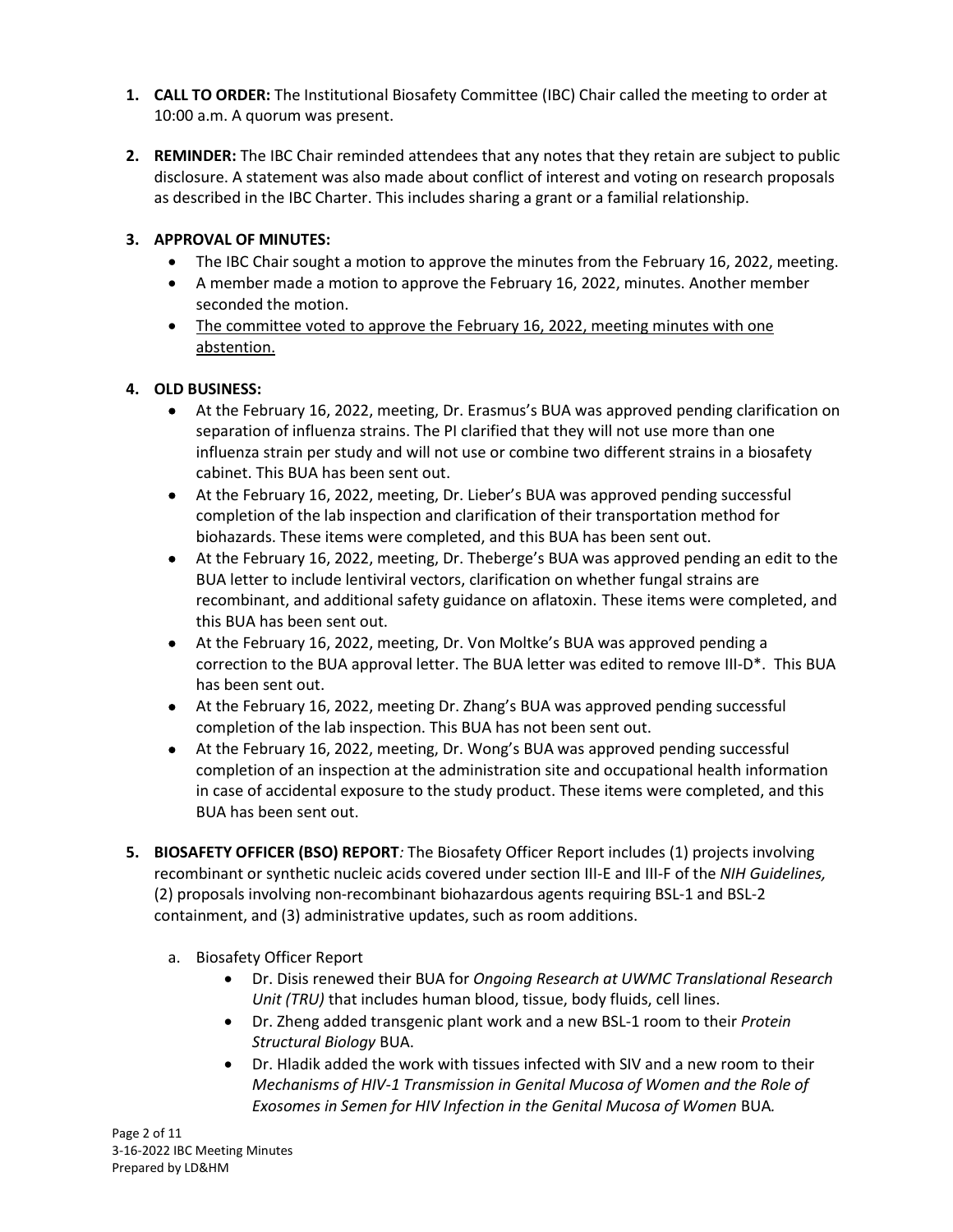- Dr. Hille's BUA *Roles of p120 catenin during gastrulation in Zebrafish embryos* was registered.
- Dr. Ailion added the Pathology Flow Cytometry Core Facility and a new human cell line to their *Dense-core Vesicles* BUA.
- Dr. Muczynski renewed their BUA *Kidney Immunological Research* for work with Epstein-Barr virus and human blood, tissue, body fluids, cell lines.
- Dr. Nakamura renewed the BUA for *NR2E3 Signaling to treat inherited retinal disease* for work with human and non-human primate blood, tissue, body fluid, cell lines, recDNA, and E. coli.
- Dr. Stergachis added the Pathology Flow Cytometry Core Facility with previously approved agents to the *Single-molecule chromatin architectures of diseaseassociated non-coding genetic variants* BUA.
- Dr. Jarvik renewed the *Pacific Northwest Undiagnosed Disease Network* BUA for work with human blood, tissue, body fluid, cell lines, and recDNA.
- Dr. Lopez added new rooms, shared core facilities, human cell lines, and recDNA to the *A-Alpha Bio* BUA.
- Dr. Gale added new rooms as well as the use of inactivated materials and recombinant DNA to the *Host genetics and response to infection* BUA.
- Dr. Regnier added previously approved agents to a new room to the *Rodent Striated Muscle* BUA.
- Dr. Fuller added a new room for BSL-2 and BSL-3 practices work to the *DNA Vaccine Therapy* BUA.
- Dr. Folch added new III-F recDNA work to previously approved rooms for the *Microfluidic analysis of neuronal development and function* BUA.
- Dr. Liao renewed their *Immune responses in gynecologic cancers* BUA that included mouse cells transduced with third generation lentiviral vectors.
- Dr. Stevens added new lab space for work with previously approved agents for their *Regenerative Technologies* BUA.
- Dr. Stevens added new lab space for work with previously approved agents for their *Regenerative Technologies* BUA.
- The IBC Chair a motion to approve this month's Biosafety Officer Report.
- A member made a motion to approve this month's Biosafety Officer Report. Another member seconded the motion.
- The Committee unanimously voted to approve this month's Biosafety Officer Report.

# **6. BSL-3 INACTIVATION REPORT**

• There is no BSL-3 Inactivation Report to review this month.

# **7. DURC REPORT**

- Dr. Khaing received approval for use of Botulinum neurotoxin. This work does not meet the DURC definition.
- The IBC Chair sought a motion to approve this month's DURC Report.
- A member made a motion to approve this month's DURC Report. Another member seconded the motion.
- The Committee unanimously voted to approve this month's DURC Report.

## **8. INDIVIDUAL PROJECT REVIEWS**

Page 3 of 11 3-16-2022 IBC Meeting Minutes Prepared by LD&HM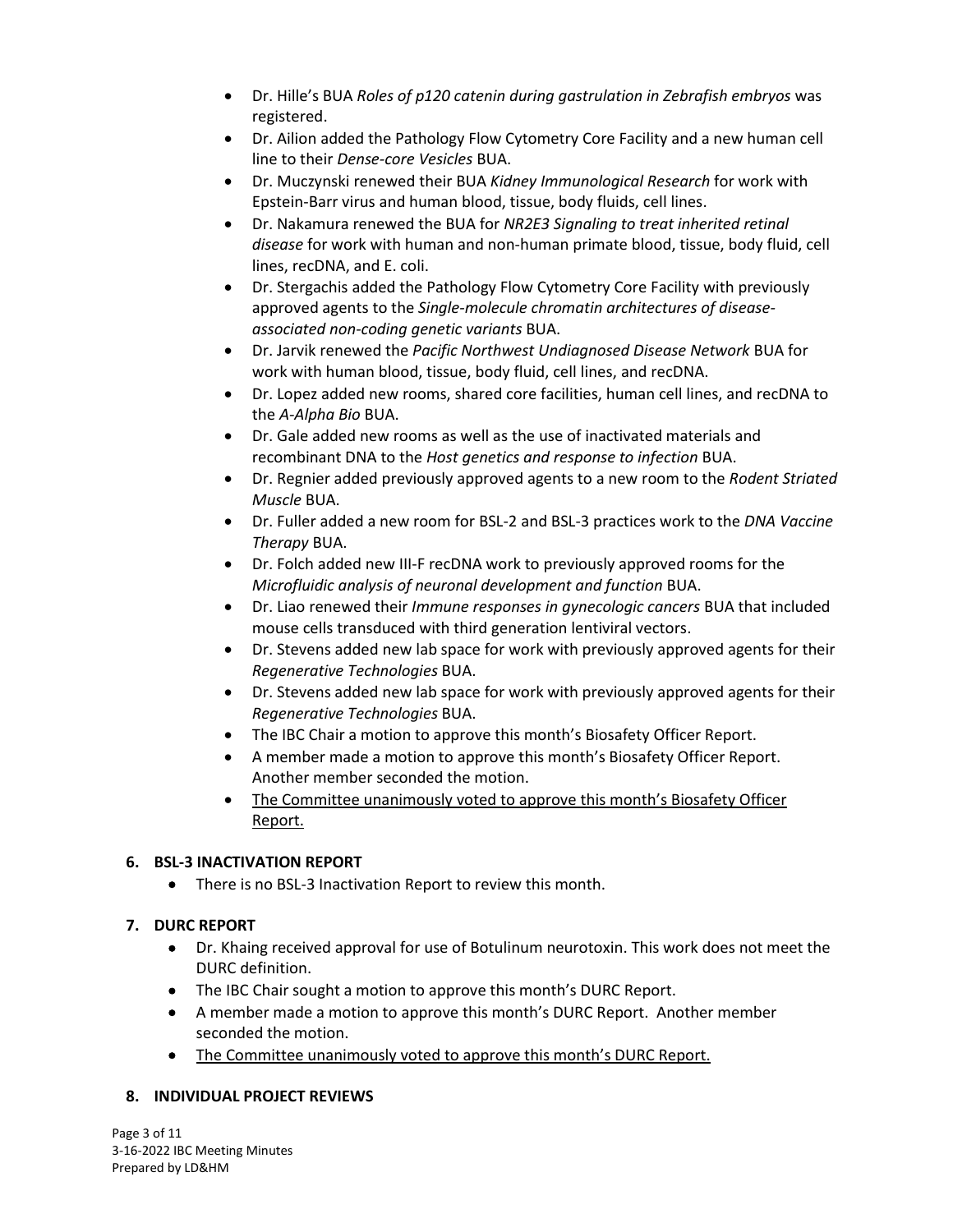- **a.** Abitua, Philip, New, *Abitua: General Research*
	- The assigned IBC Primary Reviewer presented the Primary Review.
	- This lab studies the evolution of developmental novelties by comparing homologous cells across distantly related species.
	- Work includes use of transgenic *Nothobranchius furzeri* (killifish), *Danio rerio* (zebrafish), *Ciona savignyi* (sea squirt), E. coli, and recDNA at BSL-1.
	- A lab inspection has been completed, and deficiencies have been addressed.
	- All required trainings have been completed.
	- The draft BUA letter was shown.
	- The IBC Primary Reviewer made a motion to approve the draft BUA for Dr. Abitua.
	- The Committee voted unanimously to approve the draft BUA for Dr. Abitua.
- **b.** Bajjalieh, Sandra, Renewal, *Cell Biology of the Neuron*
	- The assigned IBC Primary Reviewer presented the Primary Review.
	- This lab studies molecular events that produce and regulate neuronal function.
	- Work includes use of lentiviral vectors and human blood, tissue body fluids and cell lines at BSL-2.
	- A successful lab inspection has been completed, but deficiencies have not yet been addressed.
	- Trainings have not been completed.
	- The draft BUA letter was shown.
	- The IBC Primary Reviewer made a motion to approve the draft BUA for Dr. Bajjalieh.
	- The Committee voted unanimously to approve the draft BUA for Dr. Bajjalieh pending completion of a successful lab inspection and completion of the biosafety training by the PI.
- **c.** Cornell, Robert, New, *Dissecting the Transcriptional Network Governing Differentiation of Periderm*
	- The assigned IBC Primary Reviewer presented the Primary Review.
	- This lab studies gene regulatory network of epithelial differentiation.
	- Work includes *Danio rerio* (zebrafish), *E. coli*, and human blood, tissue, body fluids, and cell lines at BSL-2.
	- A successful lab inspection has been completed with deficiencies have been addressed.
	- All required trainings have been completed.
	- The draft BUA letter was shown.
	- The IBC Primary Reviewer made a motion to approve the draft BUA for Dr. Cornell.
	- The Committee voted unanimously to approve the draft BUA for Dr. Cornell.
- **d.** DeForest, Cole, Change, *Protein Engineering in E. coli*
	- The assigned IBC Primary Reviewer presented the Primary Review.
	- This lab studies recombinant protein production to direct cell function in a polymer scaffold.
	- This lab is adding the use of third generation lentiviral vectors and adenoviral vectors.
	- A successful lab inspection has been completed, and all deficiencies have been addressed.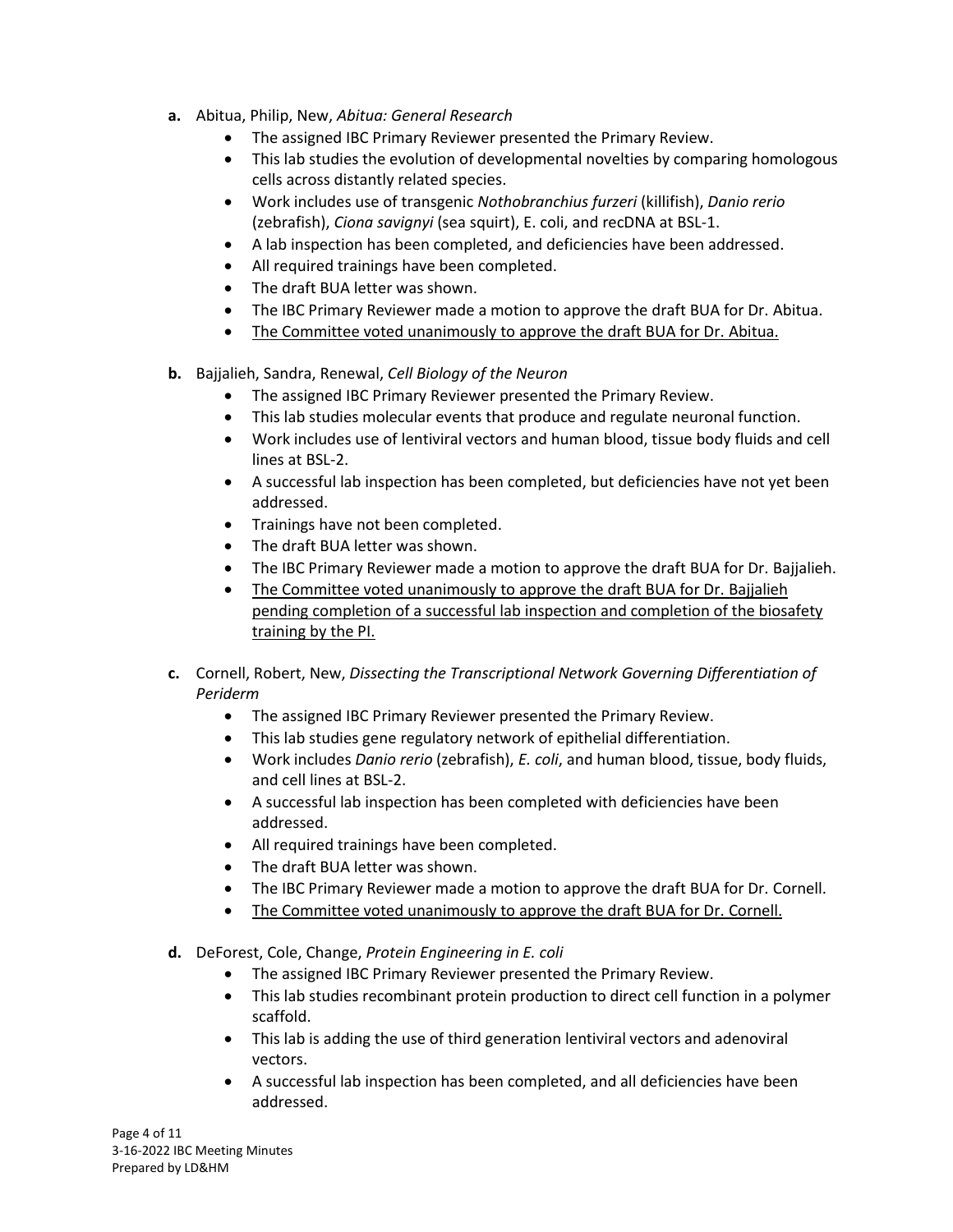- All required trainings have been completed.
- The draft BUA letter was shown.
- The IBC Primary Reviewer made a motion to approve the draft BUA for Dr. DeForest.
- The Committee voted unanimously to approve the draft BUA for Dr. DeForest.
- **e.** Disteche, Christine, Renewal, *Molecular studies of sex chromosome aneuploidy*
	- The assigned IBC Primary Reviewer presented the Primary Review.
	- This lab studies molecular consequences of an abnormal number of X or Y chromosome.
	- This lab uses adeno-associated viral vectors administered to human cells.
	- A successful lab inspection has been completed, and no deficiencies were found.
	- All required trainings have been completed.
	- The draft BUA letter was shown.
	- The IBC Primary Reviewer made a motion to approve the draft BUA for Dr. Disteche.
	- The Committee voted unanimously to approve the draft BUA for Dr. Disteche.
- **f.** Fang, Ferric, Renewal, *Salmonella Pathogenesis and Immunity*
	- The assigned IBC Primary Reviewer presented the Primary Review.
	- This lab studies host-pathogen interactions, especially those between oxygen dependent antimicrobial mechanisms of phagocytic cells and microbes.
	- This lab uses third generation lentiviral vectors and several recombinant Risk Group 2 bacteria in vitro and in mice.
	- A successful lab inspection has been completed with no deficiencies identified.
	- All required trainings have been completed.
	- The draft BUA letter was shown.
	- The IBC Primary Reviewer made a motion to approve the draft BUA for Dr. Fang.
	- The Committee voted unanimously to approve the draft BUA for Dr. Fang.
- **g.** Giachelli, Cecilia, Renewal, *Engineering Osteoclasts to Prevent Medication Related Osteonecrosis*
	- The assigned IBC Primary Reviewer presented the Primary Review.
	- This lab studies cell and exosome-based therapy to prevent or treat medicationrelated death of the jawbone.
	- This lab uses third generation lentiviral vectors in human cells and in mice.
	- A lab inspection was performed with no deficiencies found.
	- All required trainings have been completed.
	- The draft BUA letter was shown.
	- The IBC Primary Reviewer made a motion to approve the draft BUA for Dr. Giachelli.
	- The Committee voted unanimously to approve the draft BUA for Dr. Giachelli.
- **h.** Gottlieb, Goeff, Renewal, *Antiretroviral Therapy for HIV-2 in Senegal, West Africa*
	- The assigned IBC Primary Reviewer presented the Primary Review.
	- This lab studies the efficacy of antiretroviral drugs in HIV-2 infected individuals and characterizes the methods of how HIV-2 evolves resistance to these inhibitors.
	- This lab uses transfection of HIV, SIV, and HTLV genes in human cells and cell lines.
	- A lab inspection was performed with no deficiencies found.
	- All required trainings have been completed.
	- The draft BUA letter was shown.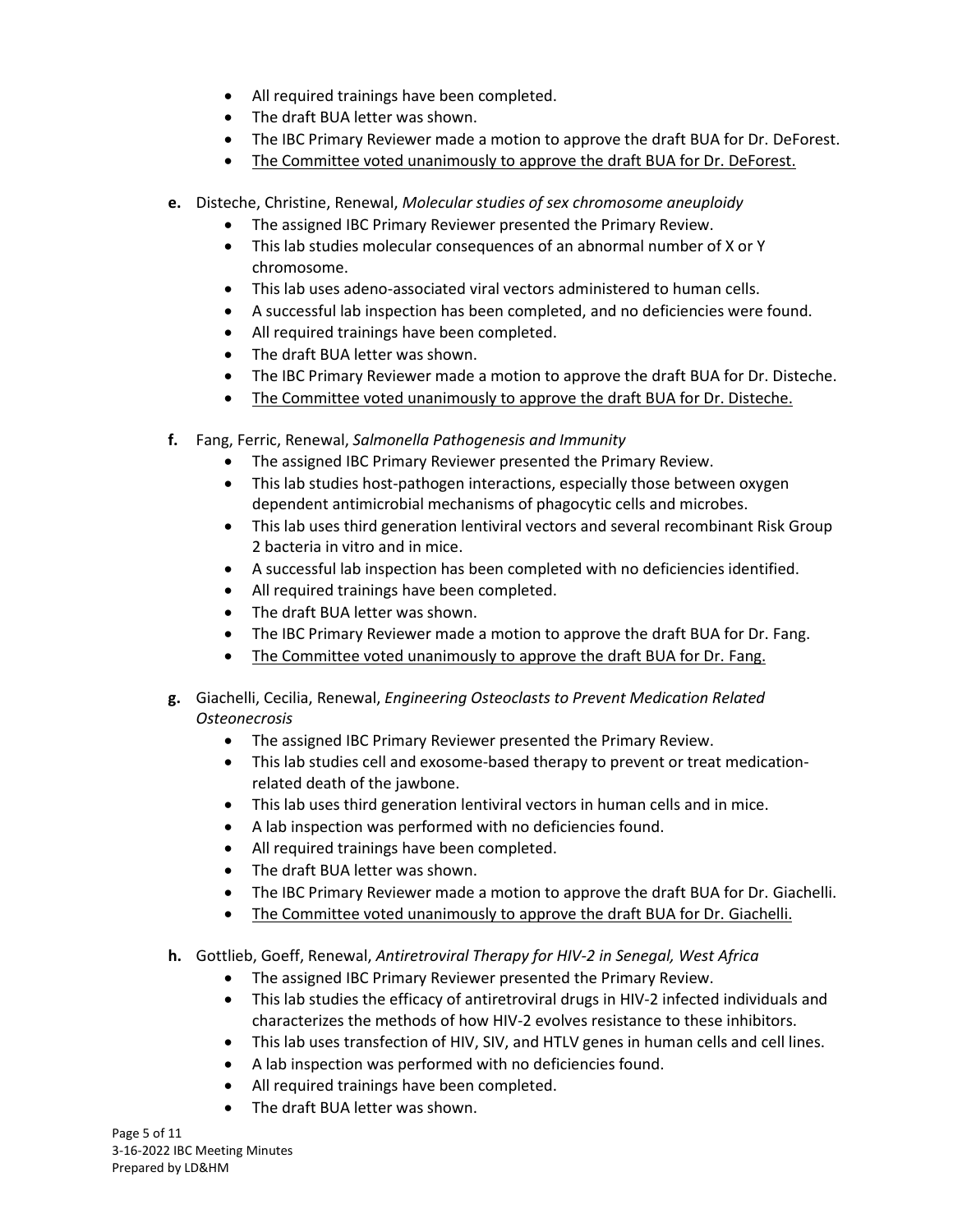- The IBC Primary Reviewer made a motion to approve the draft BUA for Dr. Gottlieb.
- The Committee voted unanimously to approve the draft BUA for Dr. Gottlieb pending clarification on conferring resistance to treatments in HIV strains.
- **i.** Greenberg, E. Peter, Renewal, *Quorom sensing in Burkholderia mallei*
	- The assigned IBC Primary Reviewer presented the Primary Review.
	- This lab studies a type of bacterial gene regulation known as quorum sensing and response as well as molecular mechanism and evolution of these systems.
	- This lab uses several recombinant Risk Group 1 and 2 bacteria.
	- A lab inspection was performed, and no deficiencies were found.
	- All required trainings have been completed.
	- The draft BUA letter was shown.
	- The IBC Primary Reviewer made a motion to approve the draft BUA for Dr. Greenberg.
	- The Committee voted unanimously to approve the draft BUA for Dr. Greenberg pending confirmation if Risk Group 3 DNA is used in E. coli.
- **j.** Harwood, Caroline, Renewal*, Harwood Research Projects.*
	- The assigned IBC Primary Reviewer presented the Primary Review.
	- This lab studies molecular mechanisms of *Acinetobacter baumannii, Pseudomonas aeruginosa, Rhodopseudomonas palustris*, as well as plant-microbe and microbemicrobe interactions in bacteria associated with plants.
	- This lab uses several recombinant Risk Group 1 and 2 bacteria.
	- A successful lab inspection has been completed, and deficiencies have not yet been addressed.
	- All required trainings have been completed.
	- The draft BUA letter was shown.
	- The IBC Primary Reviewer made a motion to approve the draft BUA for Dr. Harwood.
	- The Committee voted unanimously to approve the draft BUA for Dr. Harwood pending successful completion of the lab inspection and clarification regarding bacterial strain antibiotic resistance.
- **k.** Hladik, Florian, Change, *Elucidating the role and activation of M cells in the context of HIV infection in the gut Mucosa.*
	- The assigned IBC Primary Reviewer presented the Primary Review.
	- This lab studies how HIV gains entrance into the host at the actual host-virus interface as well as latent HIV reservoir in blood and mucosal tissue.
	- This BUA change adds SHIV infected NHP tissue. The lab submitted an SOP for using a cryostat to section the infected tissue. The biosafety officer also recommended a consultation with the occupational health nurse for this work.
	- A lab inspection was not required for this change as the lab was inspected last month.
	- All required trainings have been completed.
	- The draft BUA letter was shown.
	- The IBC Primary Reviewer made a motion to approve the draft BUA for Dr. Hladik.
	- The Committee voted to approve the draft BUA for Dr. Hladik with one abstention pending a correction to the BUA letter.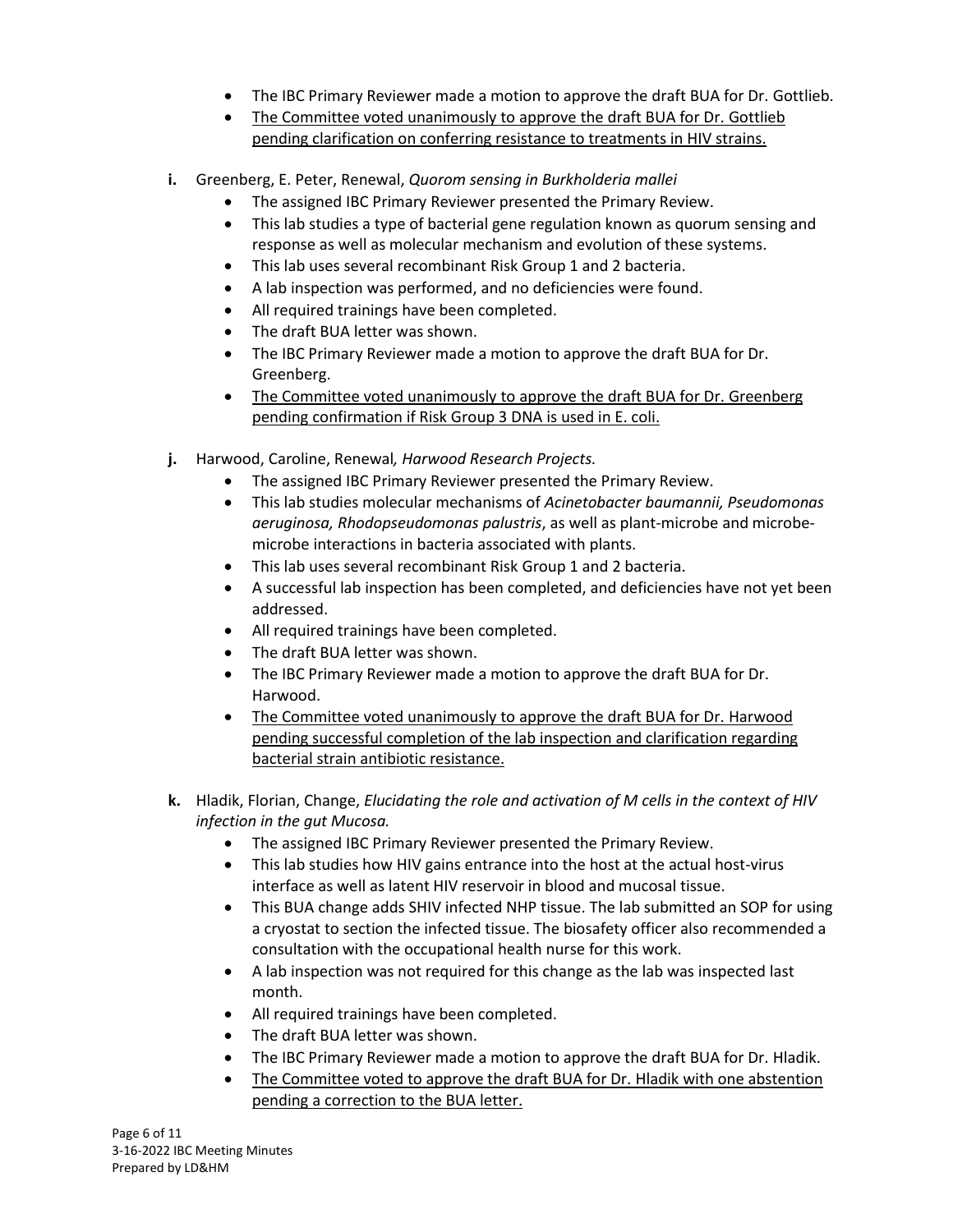- **l.** Horwitz, Gregory, Renewal, *Neurophysiology of Vision*
	- The assigned IBC Primary Reviewer presented the Primary Review.
	- This lab studies the relationship between vision and electrical activity in the brain.
	- This lab uses AAV, lentiviral vectors, herpes simplex viral vectors, Sindbis viral vector, and G-deleted rabies viral vector in non-human primates.
	- A successful lab inspection has been completed with no deficiencies found.
	- All required trainings have been completed.
	- The draft BUA letter was shown.
	- The IBC Primary Reviewer made a motion to approve the draft BUA for Dr. Horwitz.
	- The Committee voted unanimously to approve the draft BUA for Dr. Horwitz pending BUA application edits for in vivo use of Sindbis viral vectors.
- **m.** Kavanagh, Terrance, Renewal, *Predictive Toxicology Center for Organotypic Cultures and Assessment of AOPs for Engineered Nanomaterials*
	- The assigned IBC Primary Reviewer presented the Primary Review.
	- This lab studies transduced culture outcomes/responses to reactive chemicals such as electronic cigarette vapor or other oxidative stress inducing chemicals.
	- This lab uses 3<sup>rd</sup> gen lentiviral vectors and lipofectamine transduction into mouse cells.
	- The lab inspection is scheduled for after the IBC meeting.
	- All required trainings have been completed.
	- The draft BUA letter was shown.
	- The IBC Primary Reviewer made a motion to approve the draft BUA for Dr. Kavanagh.
	- The Committee voted unanimously to approve the draft BUA for Dr. Kavanagh pending successful completion of the lab inspection.
- **n.** Kojima, Yoshiko, Renewal, *A Neuronal Process of the Error Signal that Drives Saccade Adaption*
	- The assigned IBC Primary Reviewer presented the Primary Review.
	- This lab studies optical manipulation of electrical activity in the brain by optimizing viral vectors and injection techniques in non-human primates.
	- This lab uses AAV vectors in non-human primates.
	- A successful lab inspection has been completed, and no deficiencies were found.
	- All required trainings have been completed.
	- The draft BUA letter was shown.
	- The IBC Primary Reviewer made a motion to approve the draft BUA for Dr. Kojima.
	- The Committee voted unanimously to approve the draft BUA for Dr. Kojima.
- **o.** Kwon, Young, Renewal, *Regulation of growth and wasting*
	- The assigned IBC Primary Reviewer presented the Primary Review.
	- This lab studies organ growth and wasting regulation using drosophila genetics and biochemistry.
	- This lab uses  $1<sup>st</sup>/2<sup>nd</sup>$  generation lentiviral vectors grown in humans.
	- A successful lab inspection has been completed, and deficiencies have not yet been addressed.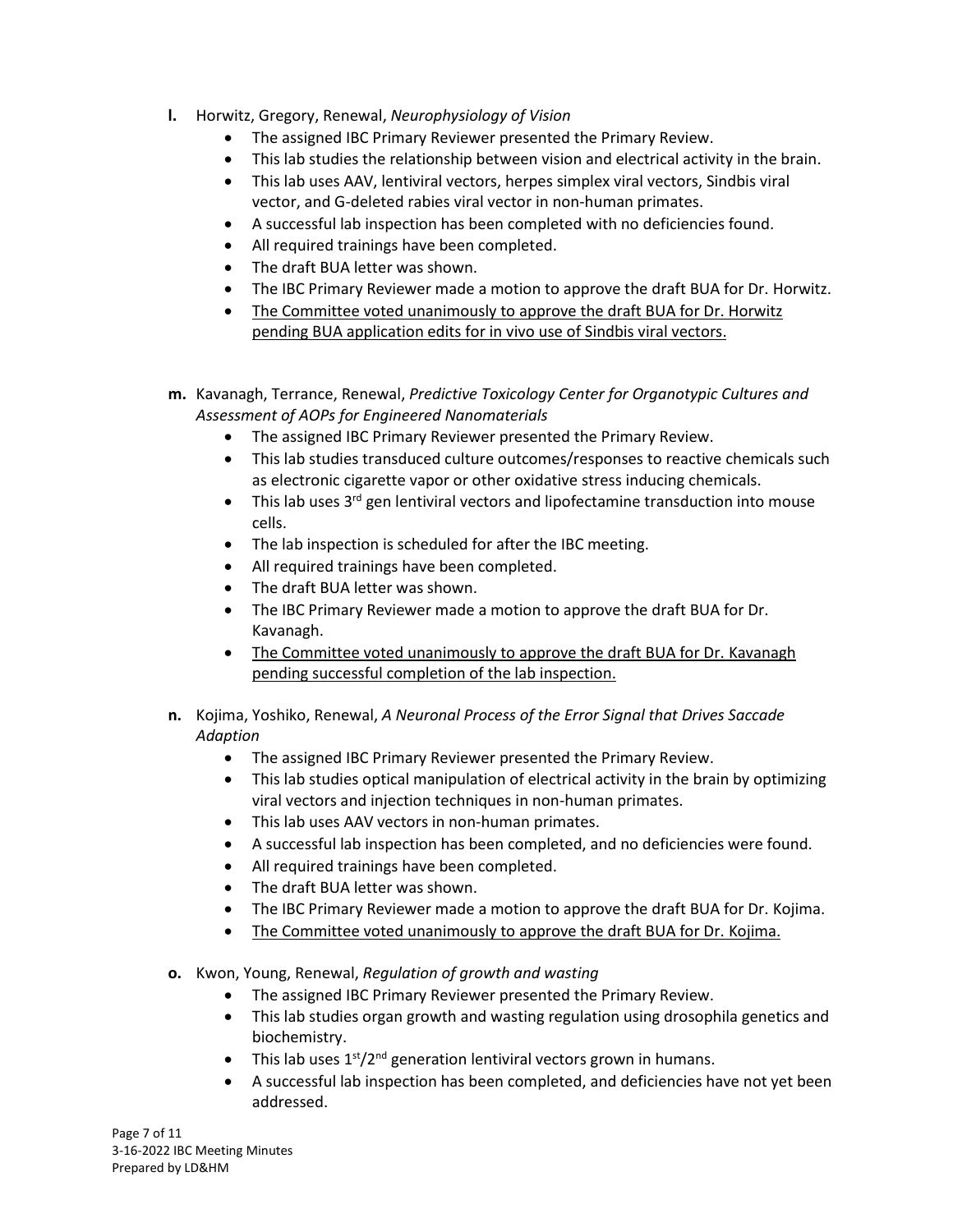- All required trainings have been completed.
- The draft BUA letter was shown.
- The IBC Primary Reviewer made a motion to approve the draft BUA for Dr. Kwon.
- The Committee voted unanimously to approve the draft BUA for Dr. Kwon pending successful completion of the lab inspection.
- **p.** Merz, Alex, Renewal, *Bacterial interactions with mammalian cells*
	- The assigned IBC Primary Reviewer presented the Primary Review.
	- This lab studies how bacterial cells adhere to human cells as a part of the infection process, and how human cells respond to bacterial attachment.
	- This lab uses 3rd generation lentiviral vectors in vitro and recombinant *Neisseria* species.
	- The lab inspection is scheduled for after the IBC meeting.
	- All required trainings have been completed.
	- The draft BUA letter was shown.
	- The IBC Primary Reviewer made a motion to approve the draft BUA for Dr. Merz.
	- The Committee voted unanimously to approve the draft BUA for Dr. Merz pending successful completion of the lab inspection.
- **q.** Morrissey, Colm, Renewal, *SLFN11 May be the Key to Identifying New Combination Treatments to Treat CRPC*
	- The assigned IBC Primary Reviewer presented the Primary Review.
	- This lab studies if the response to chemotherapeutic drugs given knockdown expression by lentiviral vector.
	- This lab uses lentiviral vectors in human prostate cancer cell lines.
	- The lab inspection is scheduled for after the IBC meeting.
	- All required trainings have been completed.
	- The draft BUA letter was shown.
	- The IBC Primary Reviewer made a motion to approve the draft BUA for Dr. Morrissey.
	- The Committee voted unanimously to approve the draft BUA for Dr. Morrisey pending successful completion of the lab inspection and an edit to the BUA letter.
- **r.** Nahmani, Marc, Renewal, *Structure and Function of Neuronal Microcircuits*
	- The assigned IBC Primary Reviewer presented the Primary Review.
	- This lab studies the mechanisms behind initiating and ending critical periods in human brains when neurons are in a phase of plasticity.
	- This lab uses AAV vectors in human cell lines as well as transgenic *Drosophila* and *C. elegans.*
	- A successful lab inspection has been completed, and no deficiencies were found.
	- All required trainings have been completed.
	- The draft BUA letter was shown.
	- The IBC Primary Reviewer made a motion to approve the draft BUA for Dr. Nahmani.
	- The Committee voted unanimously to approve the draft BUA for Dr. Nahmani.
- **s.** Sweet, Ian, Renewal, *Islet Cell and Functional Analysis*
	- The assigned IBC Primary Reviewer presented the Primary Review.
	- This lab studies pancreatic islet and tissue isolation techniques.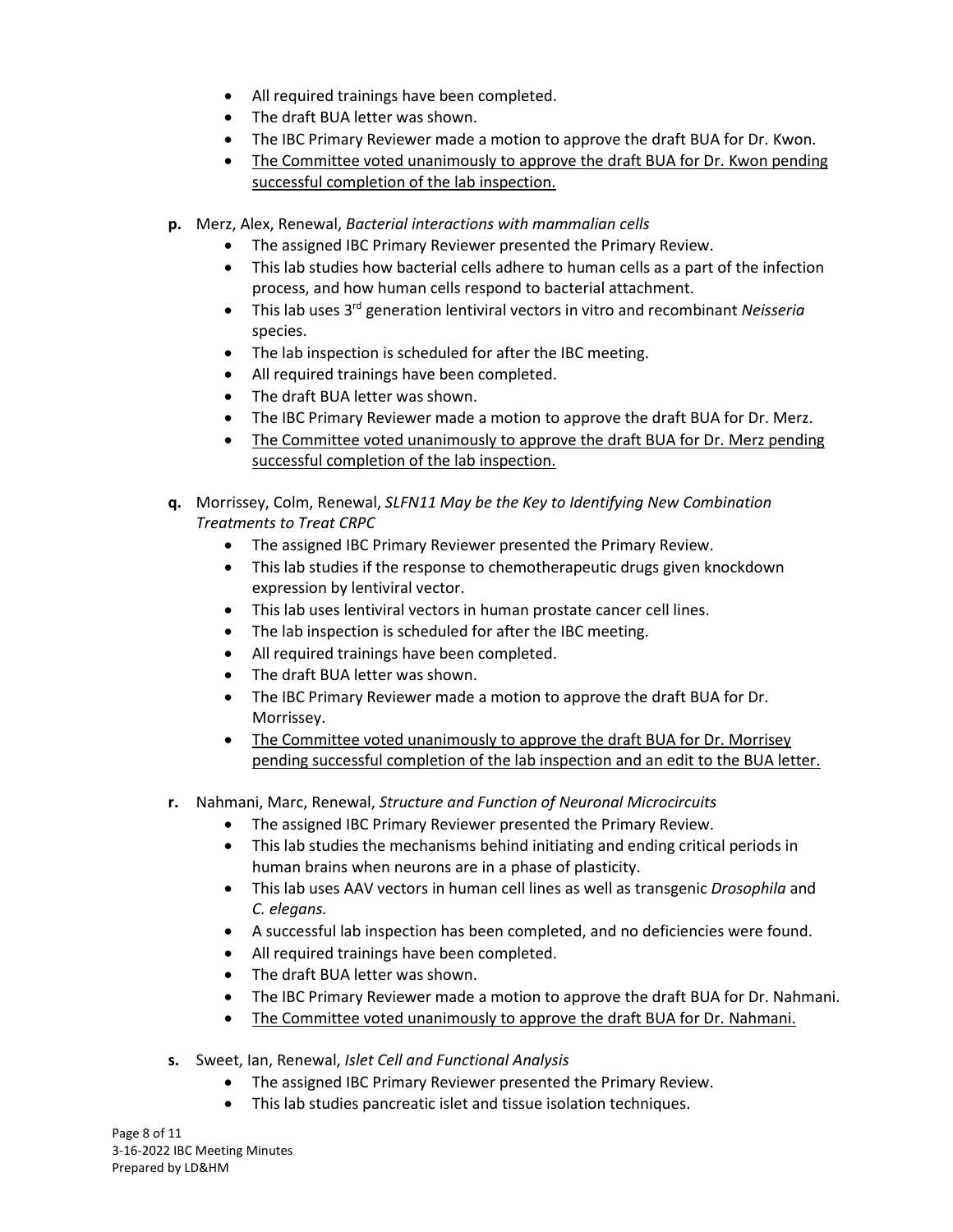- This lab uses adenoviral vectors in vitro and in human and murine cell cultures.
- A successful lab inspection has been completed, and all deficiencies have been addressed.
- All required trainings have been completed.
- The draft BUA letter was shown.
- The IBC Primary Reviewer made a motion to approve the draft BUA for Dr. Sweet.
- The Committee voted unanimously to approve the draft BUA for Dr. Sweet.
- **t.** Van Voorhis, Wesley, Renewal, *1. Immune Response: Chagas 2. Biochemistry of Protein Prenylation 3. Plasmodium falciparum Protein Farnesyltransferase Inhibitors 4. Drugs for Toxoplasma and Cryptosporidium 5. Giardia 6. Shigella Inhibitors 7. EE*
	- The assigned IBC Primary Reviewer presented the Primary Review.
	- This lab studies development and discovery of new therapeutic drugs needed for infections, especially parasitic infections.
	- This lab uses several recombinant microorganisms in vitro and in mice.
	- A lab inspection has been completed, but deficiencies have not yet been addressed.
	- All required trainings have been completed.
	- The draft BUA letter was shown.
	- The IBC Primary Reviewer made a motion to approve the draft BUA for Dr. Van Voorhis .
	- The Committee voted unanimously to approve the draft BUA for Dr. Van Voorhis pending resolution of the remaining lab inspection items.
- **u.** Veesler, David, Change, *Understanding evolution in SARS-CoV-2 spike protein*
	- The assigned IBC Primary Reviewer presented the Primary Review.
	- This lab studies the production of highly pure recombinant proteins for structural characterization.
	- This change adds use of recombinant vaccinia virus and Vesicular stomatitis virus (VSV) pseudotyped with SARS CoV-2 spike protein.
	- An inspection was not required as the lab was recently inspected.
	- All required trainings have been completed.
	- The draft BUA letter was shown.
	- The IBC Primary Reviewer made a motion to approve the draft BUA for Dr. Veesler.
	- The Committee voted unanimously to approve the draft BUA for Dr. Veesler.

#### **9. SUBCOMMITTEE REPORTS:**

- **v.** Babu, Tia, New, *Phase 2 Clinical Trial to Expand and Optimize Immune Coverage of SARS-CoV-2 Existing and Emerging Antigenic Space*
	- Three members of the IBC served as the Subcommittee Reviewers. One of the Subcommittee Reviewers presented the Subcommittee Report.
	- This lab studies the safety and immunogenicity of additional doses of COVID-19 vaccines.
	- This study involves administration of a SARS CoV-2 nucleic acid vaccine in humans.
	- All required trainings have been completed.
	- The draft BUA letter was shown.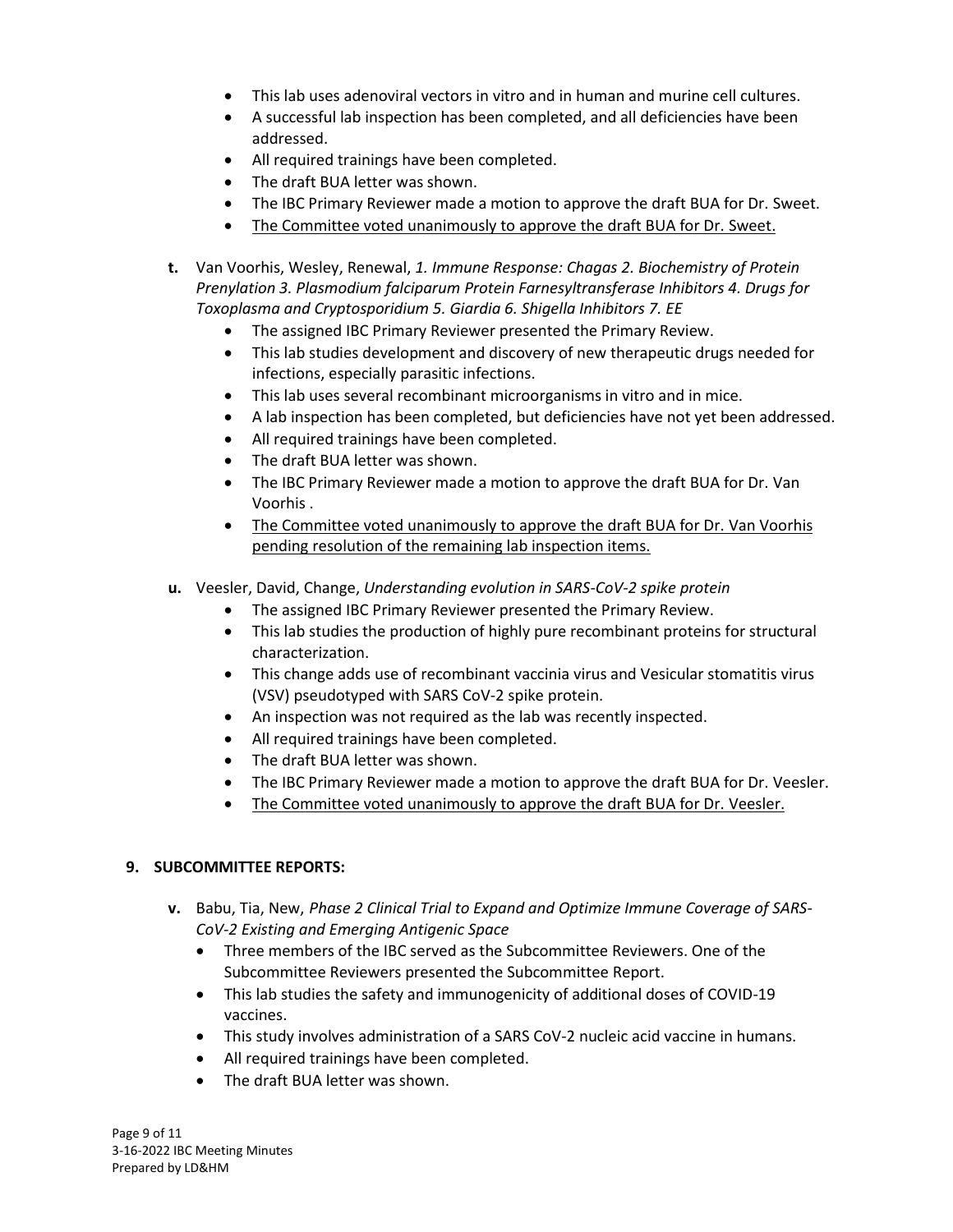- A member made a motion to approve the draft BUA letter for Dr. Babu. Another member seconded the motion.
- The Committee voted to approve the draft BUA for Dr. Babu with one abstention.
- **w.** Gauthier, Jordan, New, *A Phase 3 Double-Blind, Randomized, Placebo Controlled Study to Evaluate the Efficacy and Safety of AB-205 plus Standard of Care versus Placebo plus Standard of Care in Adults with Lymphoma Undergoing High-Dose Therapy and Autologous Hematopoietic Cell Transplantation (HDT-AHCT*
	- Three members of the IBC served as the Subcommittee Reviewers. One of the Subcommittee Reviewers presented the Subcommittee Report.
	- This lab studies the efficiency and safety of AB-205-301 to treat damaged organ vascular stem cell niches caused by off target cytotoxicity of high dose therapy for non-Hodgkin and Hodgkin lymphomas.
	- This lab will use human cells transduced with gammaretroviral vectors.
	- All required trainings have been completed.
	- The draft BUA letter was shown.
	- A member made a motion to approve the draft BUA letter for Dr. Gauthier. Another member seconded the motion.
	- The Committee voted to approve the draft BUA with for Dr. Gauthier.
- **x.** Maloney, David, New, *A Phase 1, Multicenter, Open-label Study of BMS-986403 in Subjects with Relapsed and/or Refractory Chronic Lymphocytic Leukemia (CLL) or Small Lymphocytic Lymphoma (SLL)*
	- Three members of the IBC served as the Subcommittee Reviewers. One of the Subcommittee Reviewers presented the Subcommittee Report.
	- This lab studies safety and tolerability of BMS-986403 in subjects with R/R CLL/SLL as well as maximum tolerated dose and/or RP2D of BMS-986403 in subjects with R/R CLL or SLL.
	- This study involves human cells transduced with third generation lentiviral vectors in humans.
	- All required trainings have been completed.
	- The draft BUA letter was shown.
	- A member made a motion to approve the draft BUA letter for Dr. Gauthier. Another member seconded the motion.
	- The Committee voted to approve the draft BUA with for Dr. Gauthier.
- **y.** Skerrett, Shawn, Change, *Human Alveolar Macrophage Interactions with Francisella tularensis*
	- Three members of the IBC served as the Subcommittee Reviewers. One of the Subcommittee Reviewers presented the Subcommittee Report.
	- This lab studies interactions of *Francisella tularensis* with human alveolar macrophages compared to mouse alveolar and bone marrow derived macrophages.
	- This change adds a new recombinant strain of *Francisella tularensis* to existing BSL-3 research.
	- An inspection of the site is not required. The BSL-3 facility is inspected regularly by EH&S (at least 3 times per year) and is certified by an outside contractor.
	- All required trainings have been completed.
	- Each agent in use in the BSL-3 has a medical management plan in place.